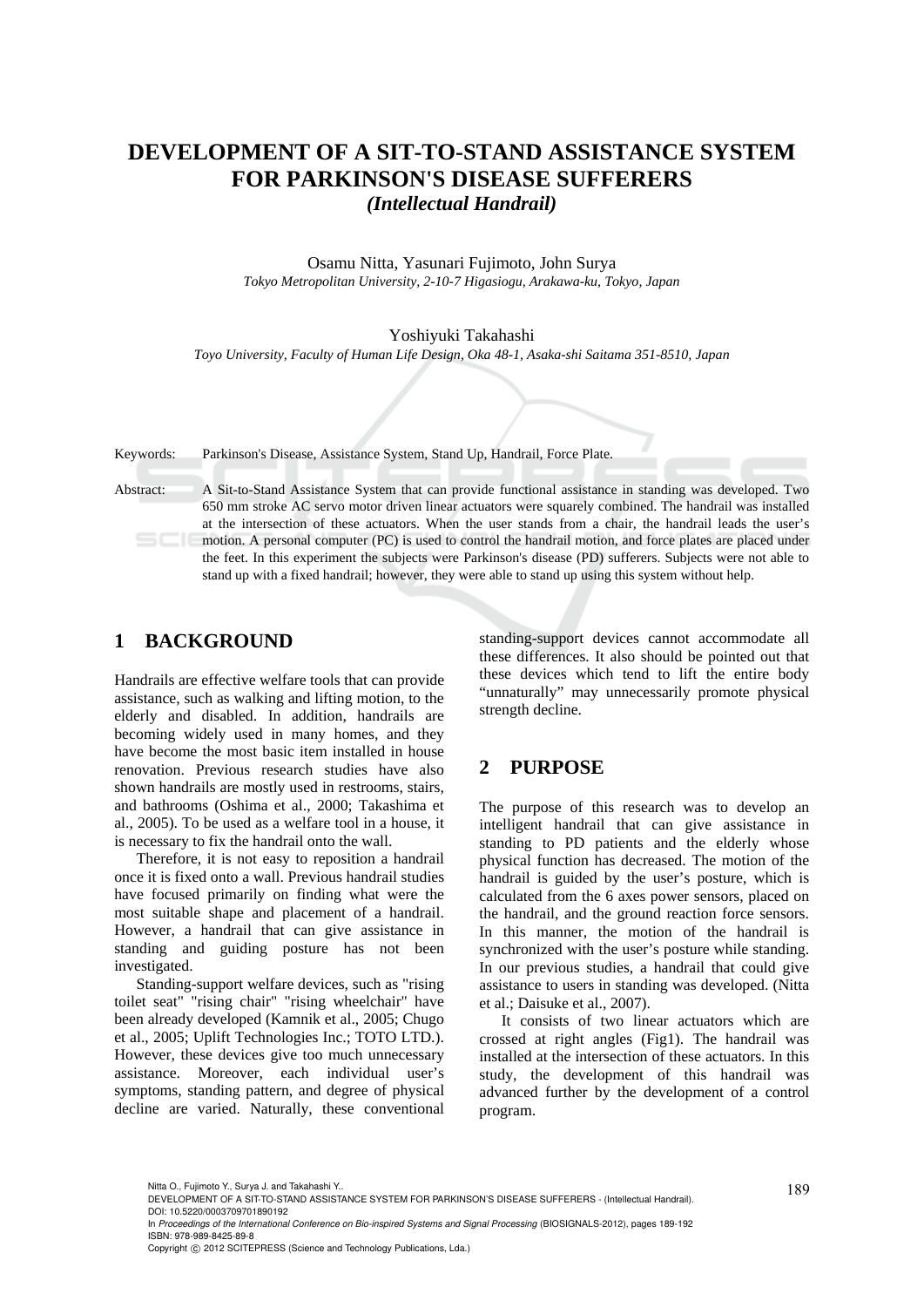

Figure 1: A handrail that could give assistance to users in standing.

## **3 METHOD**

The effect of this control program, a trajectory generator device placed on the handrail, on standing movement of PD patients was investigated. In measuring the force that will be exerted on the handrail, the center of gravity trajectory, angle of the body, knee joint torque, load on the body at the time of standing, and the stability of the center of gravity were evaluated. In this manner, what would be an effective trajectory was investigated. In addition, the research aimed to compare the standing movement of two healthy adults with two PD subjects.

The average height of the two PD subjects is 1.60 (sd0.03)[m], and their average weight is 48.5 (sd5.5)[kg].The severity of their Parkinson's disease was stage 4 on Hoehn Yahr scale. Using a conventional handrail, it was not possible for the two PD subjects to stand.



Figure 2: 14 optical markers.

As for the healthy adults, their average height is 1.73  $(sd0.01)[m]$ , and average weight is 70.5  $(sd1.5)[kg]$ . The subjects were positioned on a height-adjustable stool. The initial lower limb posture was as follows: hip flexed 90 degrees and knee flexed 80 degrees.

The trajectory generator of the handrail was based on the ground reaction force data. The value of the vertical reaction force, derived from the right and left feet force plates, changes the trajectory of the handrail at a certain threshold. For this experiment, the following values 50[%], 70[%], 80[%] of the subjects' weight were assumed to be the thresholds. All subjects were subjected to the 3 thresholds. Healthy subjects did not use this intelligent handrail; however, they were told to stand slowly and statically

Each subject executed the experiment 2 times. As shown in Figure 2, a total of 14 optical markers were placed on the subjects (the head of the 5th metatarsal bone, lateral malleoluses, knee joints, hip joints, shoulders, top of the head, elbow, and wrist) and the handrail (the edge). Vicon motion analysis system (Oxford Metrics Company) was used for the measurement of the location of these body markers. 6 axes power sensors (Nitta Company) were placed on the handrail and measured the power exerted on the X-axis and Y-axis of the handrail.

Each set of vertical reaction force was established from the left and right feet force plates and the sampling frequency was set to 30Hz. Then, the angle of the hip joint, the location of the center of gravity, and the knee joints torque were calculated. For the PD subjects, measurement was conducted from the beginning to the end of the handrail movement. While the healthy adults were measured from the start of standing until the acromion marker stopped. Each segment of standing time, from start to finish, was divided, and the standing ratio time was established. When it is established that the power of the Y-axis of the ground reaction force, under the chair became 0[N], this indicates the point when hip is off the seat

#### **4 RESULTS**

Figure 3 shows an example of the handrail trajectory of the PD subjects. The starting point (0) is the initial position of the handrail. Among the 3 thresholds, the 80[%] threshold has the furthest trajectory. Figure 4 shows the center of gravity trajectory at the time of standing. The starting position (0) is when standing movement starts.

In addition, the distance from the starting point is normalized by the height of the subjects. In healthy adults, the center of gravity, initially, advances obliquely downward. Thereafter, it advances upward curvilinearly. In the PD subjects, when the threshold was set at 50[%], standing was not possible because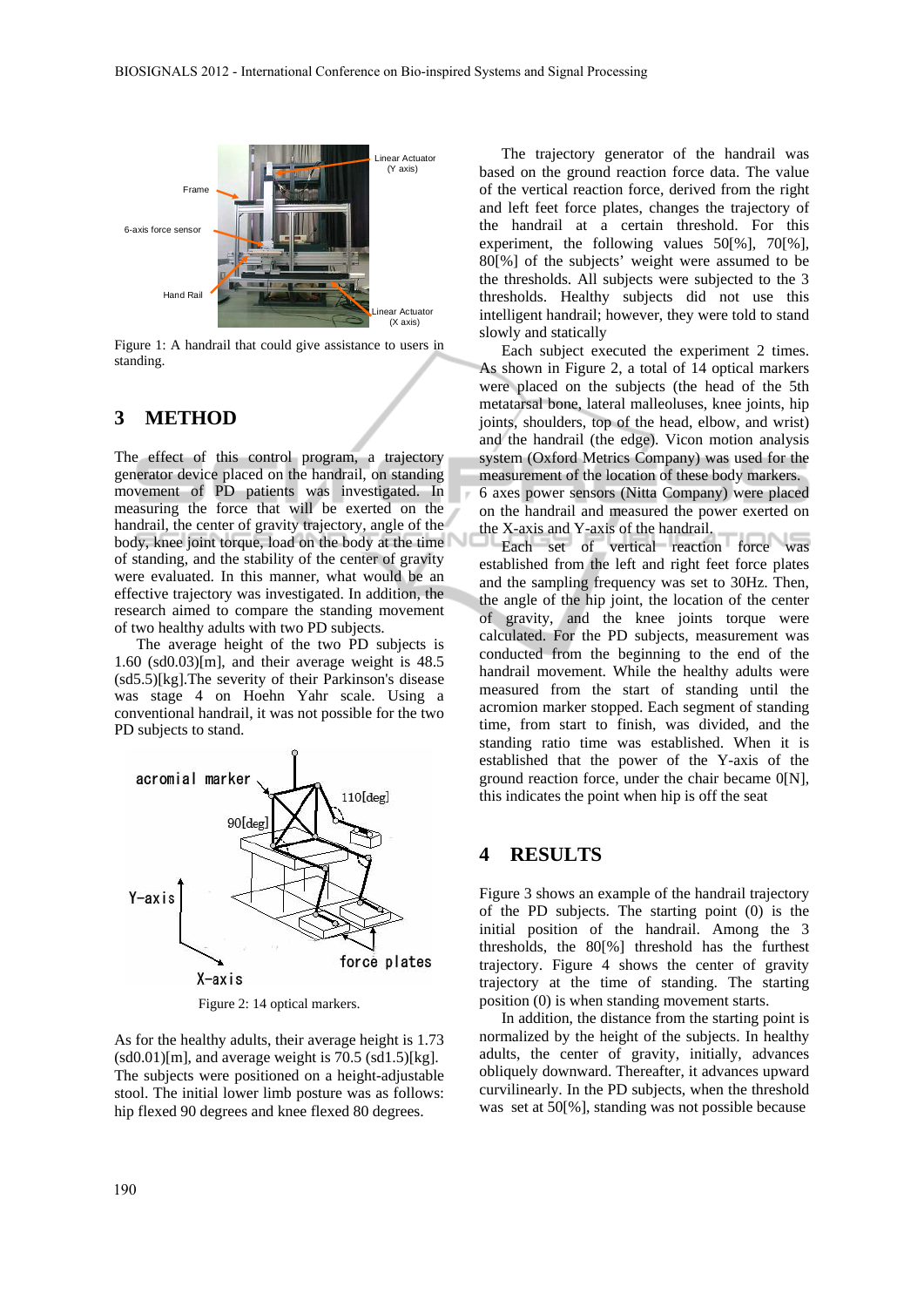

Figure 3: Examples of the handrail trajectory.

the center of gravity did not advance sufficiently to the supporting feet. When the PD subjects were made to move at 70% threshold trajectory, it was possible for them to stand; however, the trajectory of the center of gravity became linear. When the PD subjects' center of gravity was compared with the healthy adults' center of gravity, the former center of gravity advanced very little. On the average, the furthest center of gravity of the PD subjects was 37[%] of their body height. When the threshold is set at 80[%], the PD subjects could stand by themselves, and the handrail continued moving forward.



Figure 4: The center of gravity trajectory at the time of standing.

The furthest center of gravity location of this time was about the same with the healthy adults' value at the time of standing, which was 54[%] on the average. Figure 5 shows the knee joint torque of the PD and healthy subjects in standing.

Knee joint torque extension is indicated by negative value. A knee joint torque was normalized by the weight of the subject. The maximum knee joint extension torque of the healthy adults was greater in comparison with the PD subjects. When the threshold was set at 50[%], the knee joint torque of the PD subjects was smaller than knee joint torque at other thresholds because the center of gravity did not shift. In addition, at 70[%], and 80[%], there was a little difference in the knee joint



Figure 5: Knee joint torque of the PD and healthy subjects in standing.

torque of the PD subjects. Figure 6 shows the power exerted on the X-axis of the handrail by the PD subjects. In the case of 50[%], 70[%], 80[%]: At 50[%], power exerted on the handrail was the greatest.



Figure 6: The power exerted on the X-axis of the handrail by the PD subjects.

However, at 70[%], 80[%], it was barely discernible. Figure 7 also shows the power exerted on the Y-axis of the handrail by the PD subjects. Positive value indicates subjects are pushing down on the handrail. At 80[%], the maximum power exerted on the handrail is almost half the power exerted at other thresholds. As mentioned above, the handrail trajectory was calculated from the ground reaction force. The finding shows that the 2 PD subjects, who could not stand with conventional handrail, were able to stand without help by using this intelligent handrail. Finally, we concluded that the center of gravity trajectory at 80 [%] threshold is the most effective because it is similar to a healthy adult's trajectory.

#### **5 DISCUSSION**

In healthy adults, the center of gravity trajectory plots a curve after hip is off the seat. Moreover, at this moment, the body inclines forward and moves vertically after hip off the seat. In addition, the